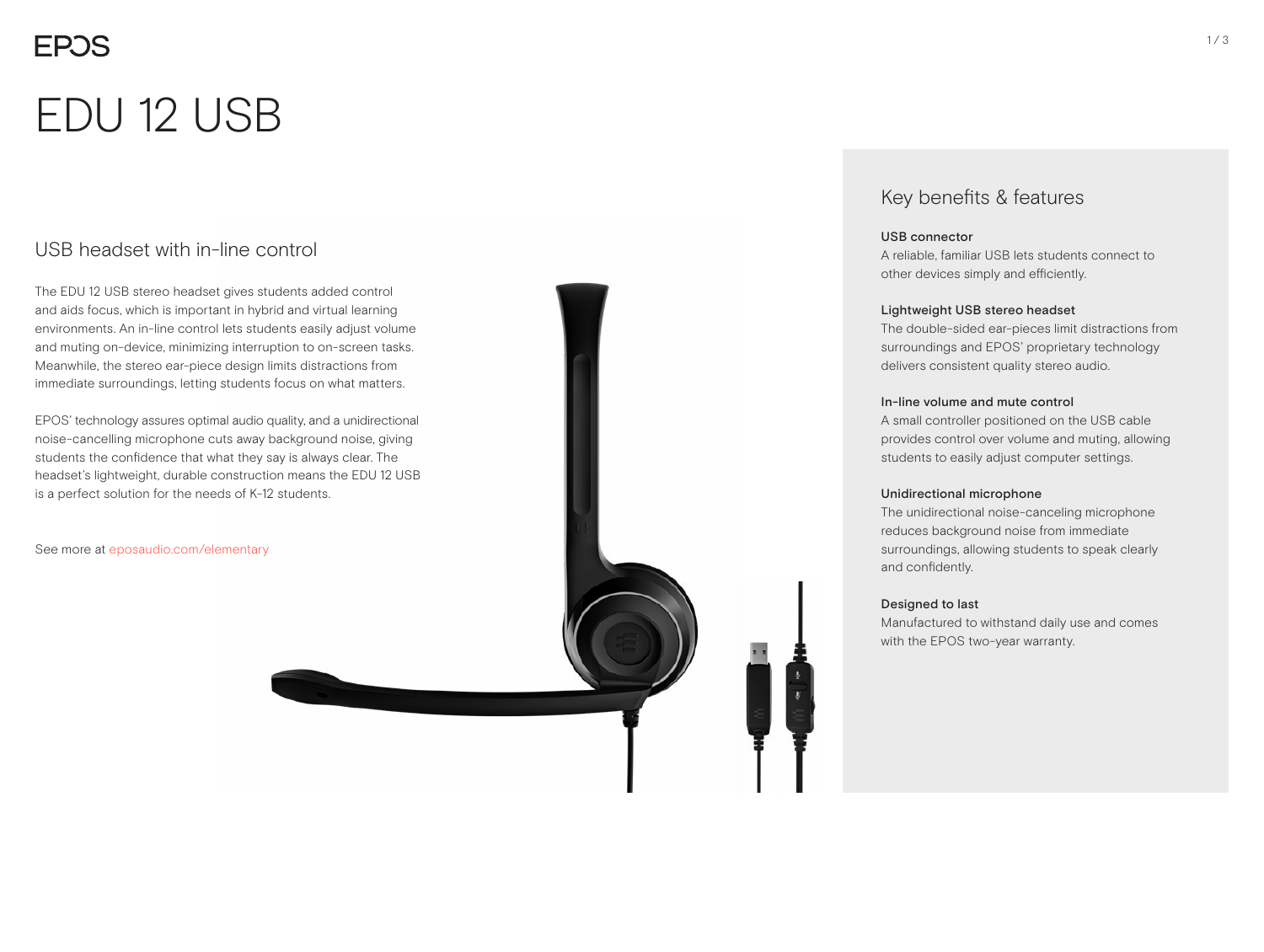# EDU 12 USB

## Product data

#### General

| Ear coupling         | On-ear                    |
|----------------------|---------------------------|
| Transducer principle | Dynamic, open             |
| Connectivity         | Wired, USB Sound Card     |
| Cable length         | 2 <sub>m</sub>            |
| Compatibility        | PC & Mac®                 |
| Warranty             | 2 years, international    |
| <b>Headphones</b>    |                           |
| Frequency response   | 42-17,000 Hz              |
| Impedance            | $32\Omega$                |
| Sound pressure level | 95 dB SPL @ 1 kHz, 1V RMS |
| Microphone           |                           |
| Frequency response   | 90 - 15,000 Hz            |
| Pick-up pattern      | Unidirectional            |
| Sensitivity          | -40 dBV/Pa                |
| Impedance            | 2,200                     |

| Packaging                                                 |                                                     |  |
|-----------------------------------------------------------|-----------------------------------------------------|--|
| Quantity                                                  | 10 headsets included (bulk)                         |  |
| Dimension of product packaging<br>$(W \times H \times D)$ | 175 x 50 x 165 mm                                   |  |
| Package weight<br>(incl. complete product and packaging)  | 109q                                                |  |
| Dimension of master carton<br>$(W \times H \times D)$     | 550 x 360 x 342 mm                                  |  |
| Units in distributor master carton                        | 60                                                  |  |
| Languages                                                 | English, German, French, Spanish, Russian, Japanese |  |